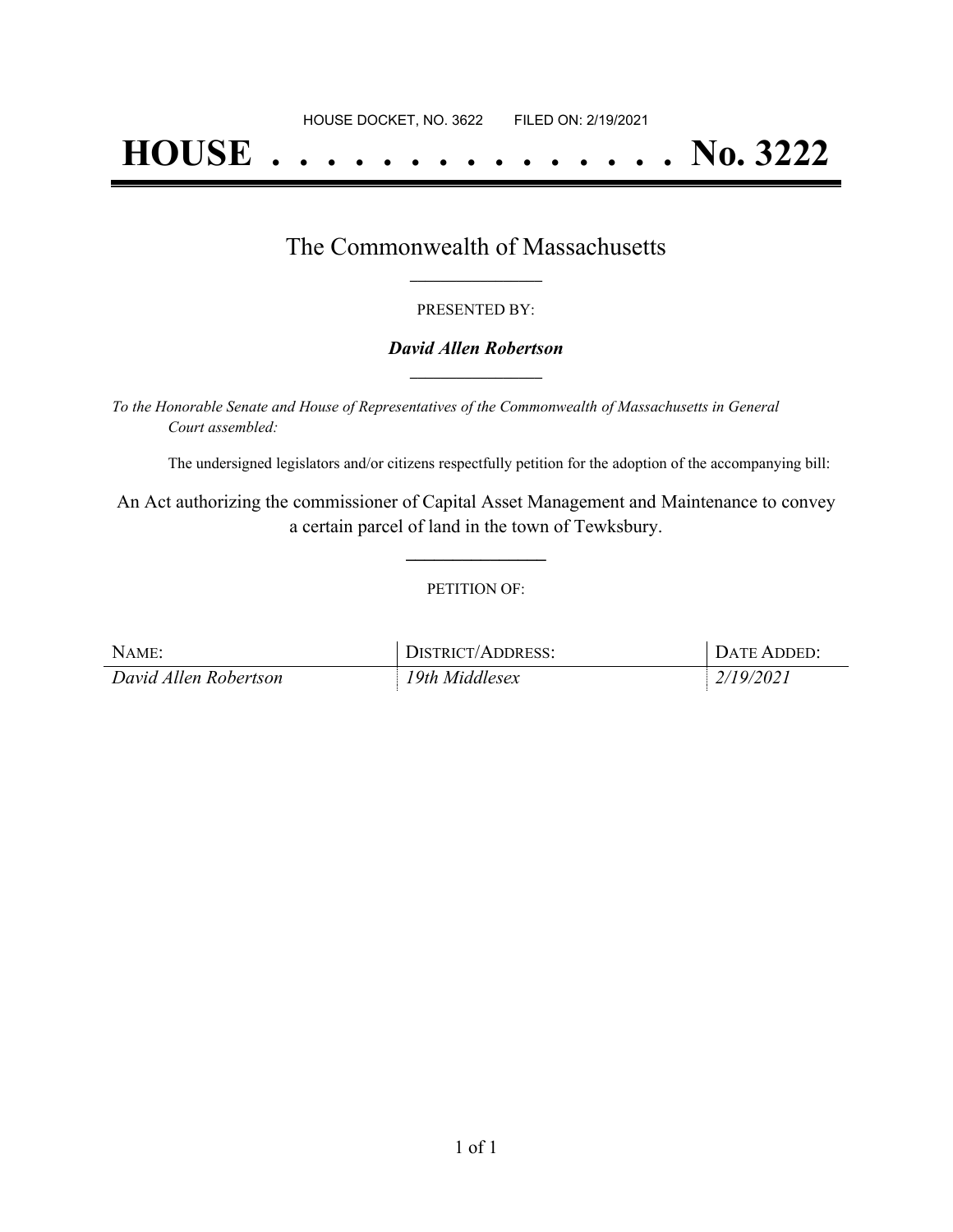## **HOUSE . . . . . . . . . . . . . . . No. 3222**

By Mr. Robertson of Tewksbury, a petition (accompanied by bill, House, No. 3222) of David Allen Robertson relative to authorizing the commissioner of Capital Asset Management and Maintenance to convey a certain parcel of land in the town of Tewksbury. State Administration and Regulatory Oversight.

#### [SIMILAR MATTER FILED IN PREVIOUS SESSION SEE HOUSE, NO. *2770* OF 2019-2020.]

## The Commonwealth of Massachusetts

**In the One Hundred and Ninety-Second General Court (2021-2022) \_\_\_\_\_\_\_\_\_\_\_\_\_\_\_**

**\_\_\_\_\_\_\_\_\_\_\_\_\_\_\_**

An Act authorizing the commissioner of Capital Asset Management and Maintenance to convey a certain parcel of land in the town of Tewksbury.

Be it enacted by the Senate and House of Representatives in General Court assembled, and by the authority *of the same, as follows:*

| $\mathbf{1}$    | SECTION 1. Notwithstanding any general or special law to the contrary, the                          |
|-----------------|-----------------------------------------------------------------------------------------------------|
| $\overline{2}$  | commissioner of capital asset management and maintenance shall convey for no or nominal             |
| $\overline{3}$  | consideration, to the town of Tewksbury, for use as a cemetery, a certain parcel of land identified |
| 4               | as parcel 62-19-3 on a plan of land dated September 12, 2012 prepared by Nitsch Engineering,        |
| 5 <sup>1</sup>  | Inc., being approximately 11.019 acres of a parcel previously conveyed to the department of         |
| 6               | public health by deed recorded November 23, 1979 at the Middlesex north registry of deeds at        |
| $7\overline{ }$ | book 2396, page 686. Prior to finalizing the transaction or making the conveyance authorized in     |
| 8               | this section, the division of capital asset management and maintenance may make minor               |
| 9               | modifications to the area and plan in order to carry out the purposes of this section.              |